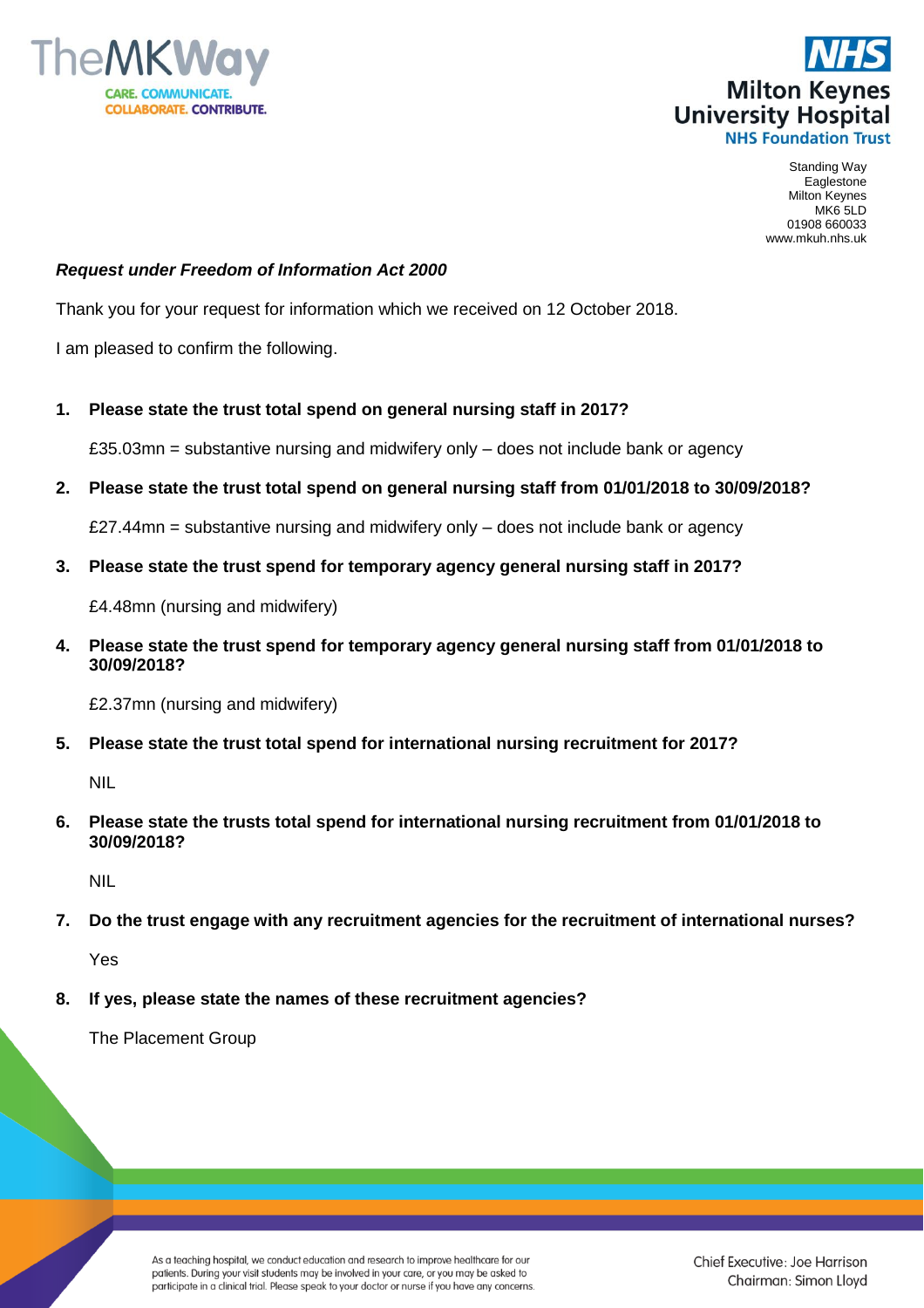**9. Do the trust use off framework agencies for the supply of temporary general nurses?**

No

**10. How many hours were worked by temporary general nursing agency staff in 2017?**

72,165

**11. How many hours were worked by temporary general nursing agency staff between 01/01/2018 to 30/09/2018?**

40,972

**12. How many permanent general nurses left the trust in 2017?**

89

**13. How many permanent general nurses left the trust between 01/01/2018 to 30/09/2018?**

57

**14. Please breakdown the trust spend on temporary agency doctors for the following disciplines in 2017;**

| a. Emergency Doctors   | £1,050k |
|------------------------|---------|
| b. Radiology Doctors   | nil     |
| c. Paediatric Doctors  | £475k   |
| d. Orthopaedic Doctors | £522k   |
| e. Psychiatric Doctors | nil     |

**15. Please breakdown the trust spend on temporary agency doctors for the following disciplines between 01/01/2018 to 30/09/2018;**

| а. | <b>Emergency Doctors</b>   | £284k |
|----|----------------------------|-------|
| b. | <b>Radiology Doctors</b>   | nil   |
| C. | <b>Paediatric Doctors</b>  | £346k |
| d. | <b>Orthopaedic Doctors</b> | £506k |
| е. | <b>Psychiatric Doctors</b> | nil   |

**16. Please state the trust total spend for international doctors recruitment for 2017?**

NIL

**17. Please state the trusts total spend for international doctors recruitment from 01/01/2018 to 30/09/2018?**

NIL